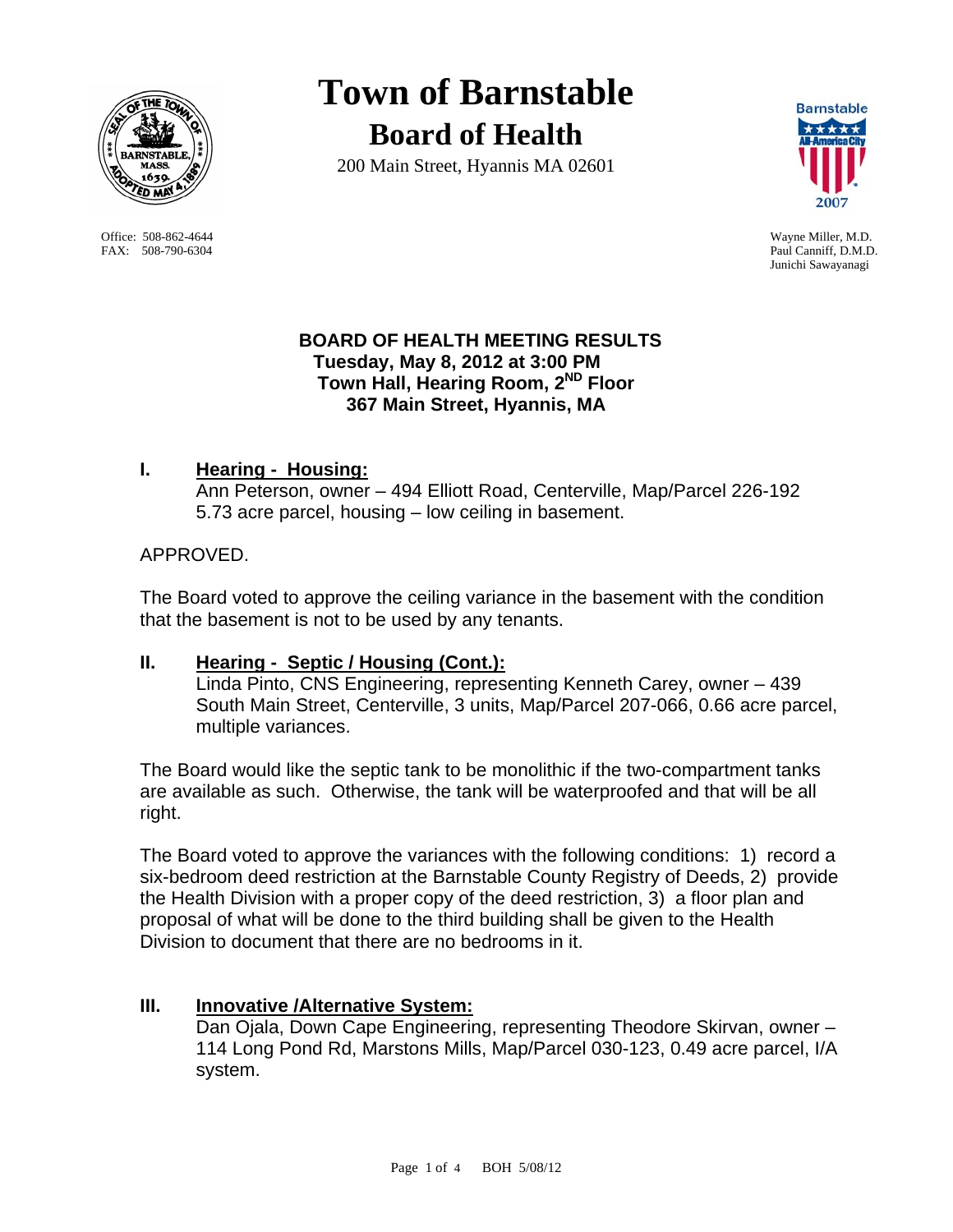#### APPROVED.

An innovative/alternative system will be put in. The Board voted to approve the monitoring plan.

#### **IV. Informal Discussion:**

A. Arlene Wilson representing Jay Bergeron and Joanne Crowley, owners – 59 Short Beach Rd, Centerville, Map/Parcel 206-034, 0.15 acre parcel, Oct 11, 2011 Board of Health meeting conditions # 2 and # 3 must be met.

The Board expressed that they would like to submit the information of the "constructive approval" to our town attorney and as long as she agrees with Arlene Wilson, then the permit will be allowed. The Board believes an answer may be possible by the end of this week. The Board also requested a revised floor plan be submitted which shows the second floor bedrooms to be #2 and #3 (versus #3 and #4) to avoid any confusion of the three bedroom plan. The "constructive approval" would still uphold the enforcement of standard requirements which the DEP have set forth for the septic system.

Ms. Wilson agreed and asked for a call as soon as the attorney has decided because the septic permit is holding up the homeowner from getting his pier permit which has a tight window for applications.

B. Grease Traps - Food Establishments on Public Sewer.

Last week, Dr. Miller met with David Houghton and Ruth Weil in the Legal Department, along with Mark Ells, DPW, and discussed the handling of the grease trap variances. One difficulty is that DPW does not have the authority to go inside businesses and inspect. No final decision was made. It was suggested that the granting of the variance be done by DPW and the enforcing be done by Health at this time. Mr. McKean and Mr. Parsons will work together.

Tom McKean, Director of Health, Roger Parsons, Town Engineer, and Ed Jenkins, Plumbing Inspector, will review the food establishments needing grease traps prior to the application of a grease trap variance.

Dr. Miller said that it must be made very clear to the people operating the businesses that there is a group of three people (Mr. McKean, Mr. Parsons and Mr. Jenkins) who must review grease trap applications and respond to the applicants prior to applying for a grease trap variance. The three member group is not included in the timeframe of which the Board of Health must respond to a variance application. Therefore, they must allot sufficient time to avoid delays in the operation of their businesses.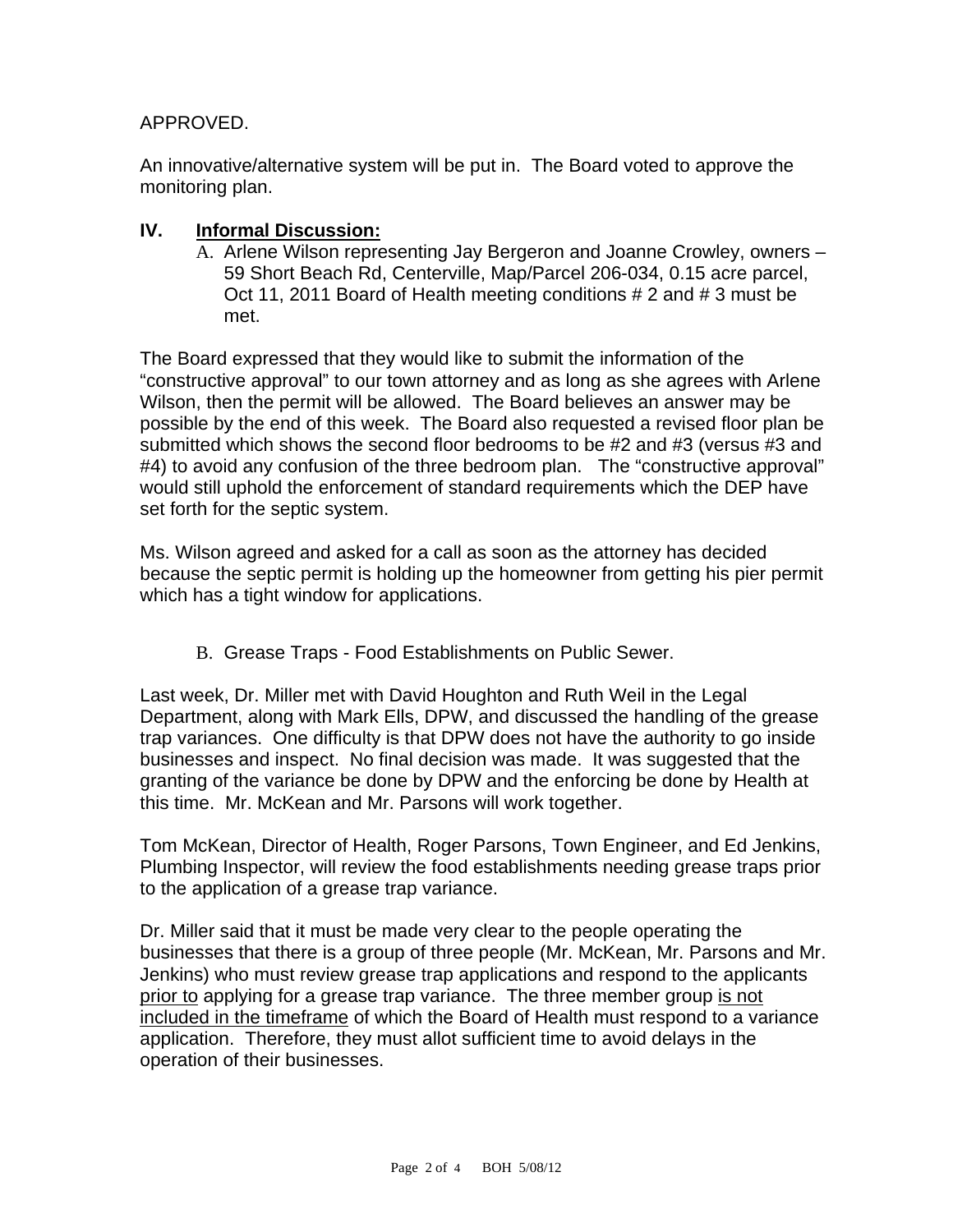## **V. Food (New):**

A. Retail Annual Permit: Cynthia Cole representing Mid-Cape Farmer's Market, new location – 486 Main Street, outside First Baptist Church, Hyannis, same vendors.

Cynthia Cole presented the annual application for the Mid-Cape Farmer's Market. The location has changed this year. It is proposed at the First Baptist Church. A site plan was submitted and approved. The church will be closed during the market. Candy Corner will be accessible to the vendors, only.

The Board voted to approve the renewal of permit.

B. Dan Brennan representing CTS Fiduciary – Starbucks – 655 Iyannough Road, Hyannis, Map/Parcel 311-088, requesting further review of grease trap variance granted October 11, 2011.

Richard Marchesseault, General Contractor for Starbucks, was present. Starbuck's is returning asking for an amendment to their variance previously granted, as the menu is all prepared foods. The Plumbing Inspector had mentioned to them that he felt the inceptor would do the job as no cooking is done at the location.

The Board was concerned that the grease inceptor would not be sufficient with the menu.

The Board voted to amend the grease trap variance with the limitation of the menu submitted as is and without any changes or additions (with the exception of eliminations) with the following conditions: 1) they must submit a drawn plan of the area including the grease inceptor, 2) monthly inspections and cleaning must be done, 3) the monthly logs must be submitted to the Health Division, 4) no cooking will be done on the premises, and 5) the Board of Health must be given the information on how the size of the grease inceptor was determined. (Unanimously, voted in favor.)

#### **VI. Old / New Business:**

 The following Temporary Policy is in place until the Board has the opportunity to hear the full item next month:

#### Mobile Trucks

In order to obtain permission to remain at a fixed location for more than four hours, the mobile food unit shall be equipped with the following equipment:

-Adequate refrigeration capable of maintaining temperature at or below 41 degrees Fahrenheit for the number of hours requested. An onsite electrical connection, a generator, propane, and/or battery back-up power may be used to satisfy this requirement.